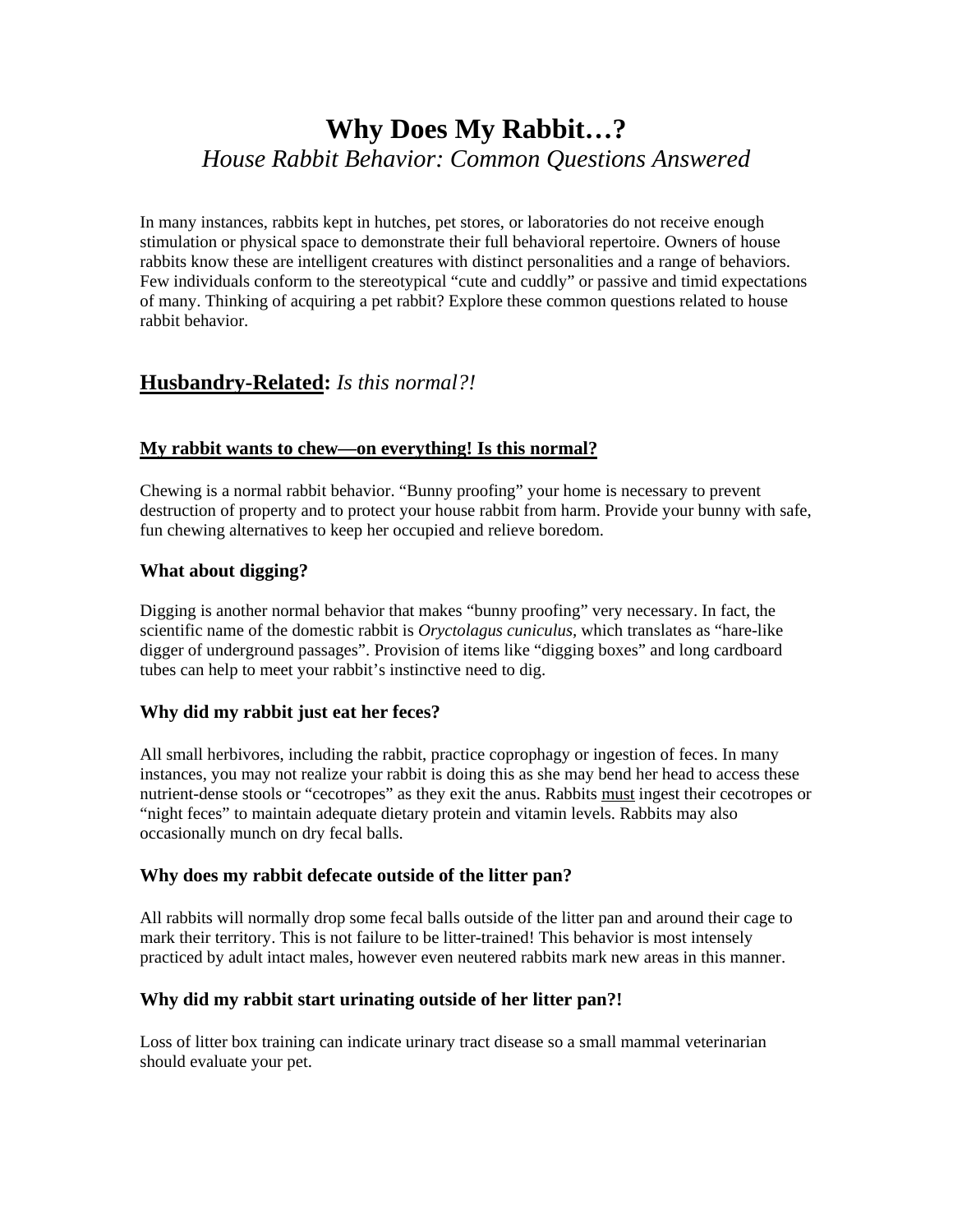Your rabbit may also feel the need to mark her territory by urinating outside of the pan after a stressful event. Anything that may make your house rabbit feel "insecure" like a new pet, houseguests, or change in cage location can cause her to mark territory more "enthusiastically".

When rabbits reach 4-6 months of age, their reproductive hormones become active and they usually begin marking their territory. Spaying and neutering improves litter box habits and reduces territorial spraying.

# **Age and Sex-related**

# **Our young bunny is so hyper! Will she ever slow down?**

Young rabbits are energetic and very curious. After 1 year of age most individuals become more sedate and predictable.

# **How long will it take for reproductive behavior to cease after my rabbit is spayed or neutered?**

Spaying and neutering improves litter box habits and reduces territorial aggression, mounting, and spraying. Many intact rabbits will also masturbate on inanimate, and animate, objects frequently and vigorously.

After your pet is spayed or neutered, it usually takes about 2 weeks for sexual activity to begin to decrease. It generally takes 2 months for sexual activity to cease completely in most male rabbits. The time frame may be as short as 2 weeks in females. (The end of sexual activity may take up to 4 months, and in rare instances up to 8 months, in large breed rabbits).

# **Normal Sounds and Actions**

# **My rabbit is grinding her teeth? What does this mean?**

Rabbits may grind their teeth for two very different reasons, however body language and circumstance usually makes distinguishing these two situations fairly easy. First, painful rabbits may grind their teeth in a slow, crunching fashion. Other signs of pain may include a loss of appetite, reluctance to move, a lack of interest in her environment, and/or a hunched posture.

"Purring" is a sound of contentment sometimes made when the rabbit is receiving a good petting or something else pleasurable. The teeth will click softly, the whiskers quiver, and the head trembles.

# **I thought rabbits were quiet! What do these sounds mean?**

"Honking" or "oinking" sounds are made in courtship or to gain food or attention. Whimpering or low squeals are fretful noises. For instance a rabbit that does not want to be picked up may whimper.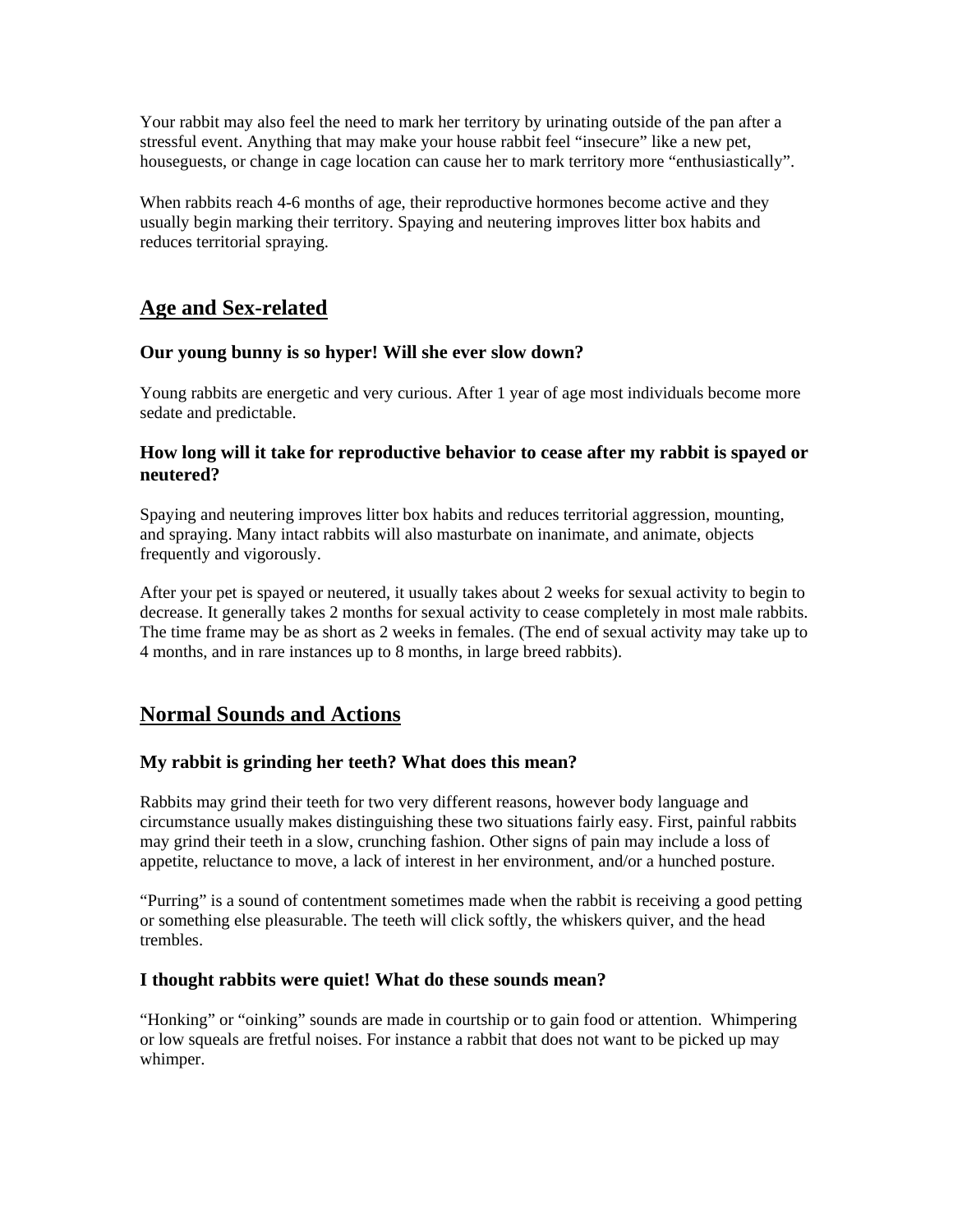# **Why does my rabbit stamp her feet?**

Rabbits are prey species with a keen sense of smell and hearing. When exposed to potential danger, they may instinctively display a host of behaviors, which may include warning others of perceived danger. Although some individuals may vocalize**,** most rabbits "thump" the ground with their hind feet before seeking a hiding place.

#### **Why is my pet rabbit so active early in the morning?**

In the wild, rabbits spend much of their day in burrows, coming out at dusk and dawn to forage for food. In our homes, it is not uncommon for house rabbits to madly dash around a room in circles for about 5 minutes during the early evening or morning hours.

#### **Why does my rabbit nudge me with her chin?**

When a rabbit tubs its chin on items or people this is called "chinning". Chinning is a sign of possessiveness. Many rabbits also bump their human's feet and ankles with their noses to get their attention or just to say "hello".

# **Why did my rabbit just jump off the ground with all four feet?!**

Interaction with the house rabbit generally makes one adept in non-verbal communication, however one of their least subtle behaviors is the "happy hop" or "binky". The rabbit jumps into the air with the head going in one direction and the rest of the body in another direction. Happy hops are believed to denote pure joy, and their observance should warm the heart of any house rabbit owner.

# **Multi-Rabbit Households**

# **Why are my rabbits fighting?!**

More often than not, when house rabbits are introduced without proper preparation, a fight will ensue. The fight itself is often a blur of feet kicking and fur flying, but is often preceded by circling (sometimes followed by humping), chasing, boxing, lunging, and jaw snapping.

In the wild, rabbits fight to establish dominance, to keep newcomers out, or to protect young. The fight will usually continue until one rabbit runs away. Domestic rabbits seem to fight for the same reasons. They may fight over resources like snacks, changes in status, or if one rabbit develops a strange smell, as would occur after a veterinary visit.

To minimize the risk of fighting begin introductions slowly in a neutral territory. Household members should try not to interfere with the process, but monitor the rabbits for signs of acceptance. Signs of acceptance include:

- The rabbits retreat to separate corners, but don't attack each other!
- The rabbits may chase each other but stop short of physical contact or at least damage.
- Flop out near (but not touching)
- Tentative nose sniffing and licking

To break up a rabbit fight, squirt water, or shout and clap loudly. Never insert a hand!